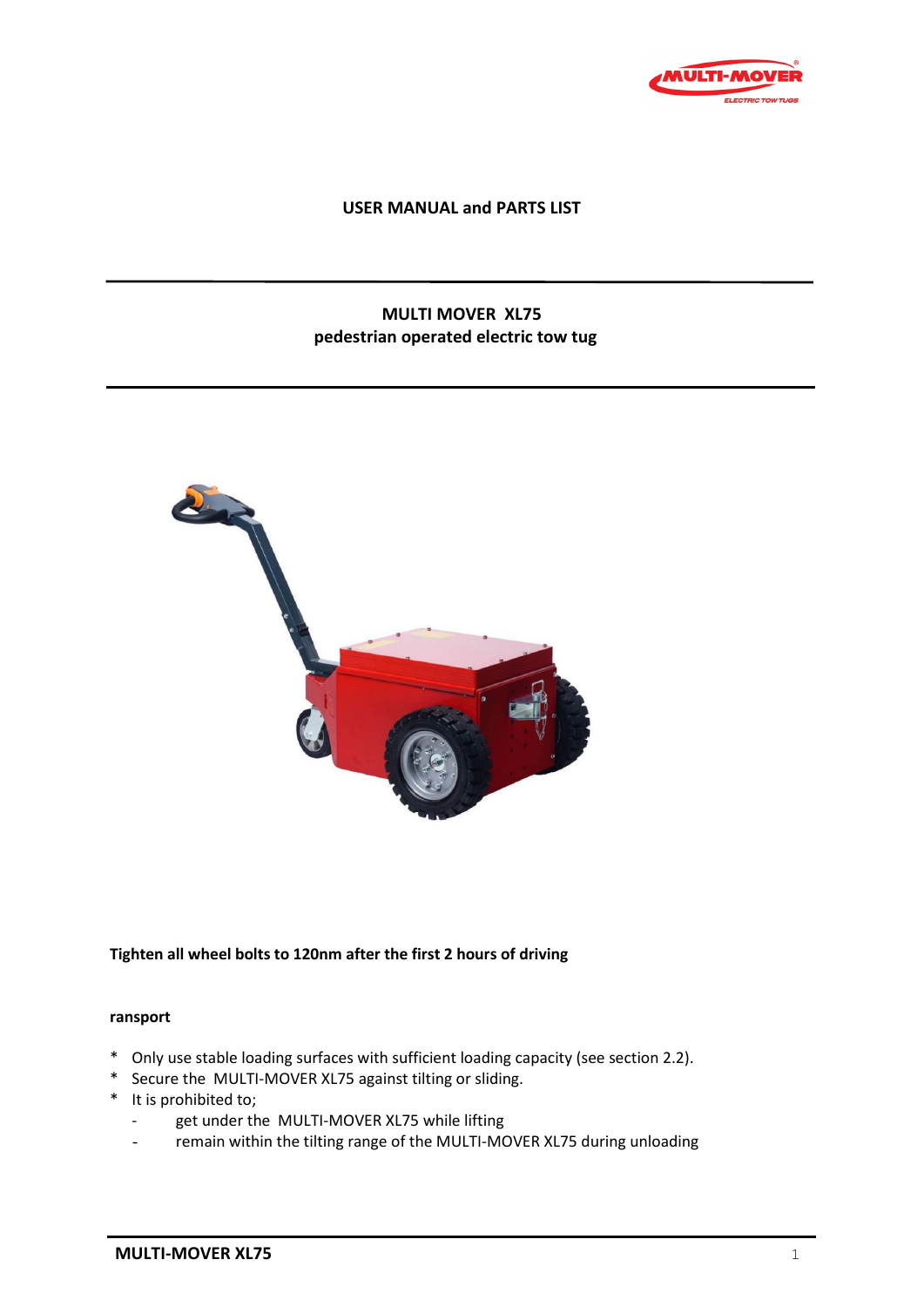

## **Contents**

| Chapter 1  |     | INTRODUCTION / WARRANTY / DEFINITIONS /           |    |
|------------|-----|---------------------------------------------------|----|
|            |     | <b>SAFETY SYMBOLS</b>                             | 3  |
| Chapter 2  |     | <b>TECHNICAL DESCRIPTION</b>                      | 4  |
|            | 2.1 | Designation, identification and description       | 4  |
|            | 2.2 | <b>Technical information and dimensions</b>       | 4  |
|            | 2.3 | Packaging, loading / unloading, towing, recycling | 5  |
| Chapter 3  |     | <b>SAFETY REGULATIONS</b>                         | 6  |
| Chapter 4  |     | <b>PREPARATION</b>                                | 9  |
|            | 4.1 | Application                                       | 9  |
|            | 4.2 | Operator                                          | 10 |
|            | 4.3 | Responsibility operator                           | 10 |
|            | 4.4 | Inspection prior to putting into operation        | 10 |
| Chapter 5  |     | <b>USE</b>                                        | 11 |
|            | 5.1 | General                                           | 11 |
|            | 5.2 | Regulations for use                               | 11 |
|            | 5.3 | Operation                                         | 13 |
|            | 5.4 | <b>Batteries</b>                                  | 15 |
|            | 5.5 | Coupling trailer(s)                               | 17 |
| Chapter 6  |     | <b>MAINTENANCE</b>                                | 17 |
|            | 6.1 | Inspection                                        | 17 |
|            | 6.2 | Lubrication and maintenance diagram               | 18 |
|            | 6.3 | Cleaning                                          | 18 |
|            | 6.4 | Taking out of operation                           | 18 |
|            | 6.5 | Annual maintenance                                | 18 |
| Chapter 7  |     | <b>ENVIRONMENT</b>                                | 19 |
| Chapter 8  |     | <b>FAILURES</b>                                   | 20 |
| Chapter 9  |     | <b>PARTS</b>                                      | 20 |
| Chapter 10 |     | <b>DECLARATION OF CONFORMITY</b>                  | 21 |

# **Multi-Mover Europe B.V.**

www.multi-mover.eu

T +31 24 744 00 70 F +31 24 890 17 90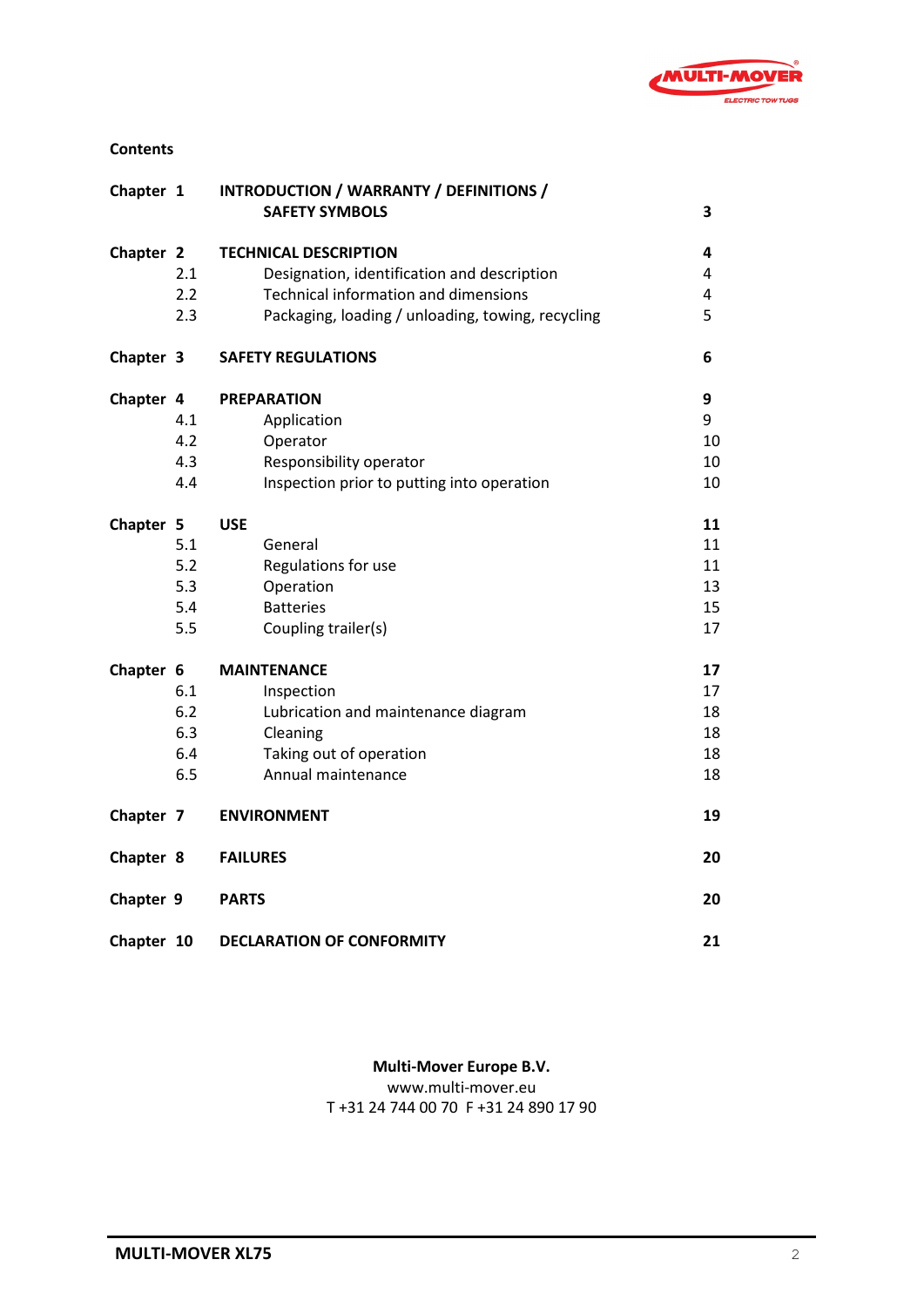

# **1 INTRODUCTION / WARRANTY / DEFINITIONS / SAFETY SYMBOLS**

You have made the right decision, by purchasing the Multi-Mover XL75. You are now in the possession of an excellent tool that has been constructed and produced with the greatest care.

You will profit the most from this investment, if you carefully observe the safety, user and maintenance instructions provided in this user manual.

The user manual should be made available to the user of the Multi-Mover XL75 and must be present at the Multi-Mover XL75 when it is being used. The user manual must have been read by anyone working with/at the Multi-Mover XL75, and the instructions must be observed.

## **Warranty**

Multi-Mover Europe BV will not assume responsibility for the goods it produced and the services it supplied. Warranty can only be claimed if the client has made an immediate complaint and Multi-Mover Europe BV has been given the opportunity to investigate the complaints and correct possible faults. Multi-Mover Europe BV provides a warranty on its products in relation to materials and construction defects. In case of defects as described above, Multi-Mover Europe BV shall undertake to provide the parts manufactured by them for free, within the period of one year after delivery.

To occasions, different warranty conditions apply. Multi-Mover Europe BV will not be liable for damage and indirect damage as a result of natural disasters, operational errors, lack of skilful maintenance and any other use than described below.

The liability of Multi-Mover Europe BV will also terminate as soon as you or a third party performs work, such as adaptations or extensions, to the machine, without our written permission. The warranty conditions only apply if a defect, after investigation by the manufacturer, is recognized as such.

At Multi-Mover Europe BV we continuously try to improve our products and service. That is why we reserve the right to change the specifications stated in this user manual at any required moment and without prior notice.

### **Definitions**

In this user manual we use the following definitions:

| Operator:             | The person who drives, controls and supervises the operation of the                                                                                                                                                                                                                                                                                                                                             |
|-----------------------|-----------------------------------------------------------------------------------------------------------------------------------------------------------------------------------------------------------------------------------------------------------------------------------------------------------------------------------------------------------------------------------------------------------------|
|                       | Multi-Mover XL75 and is able to start and stop it, etc.                                                                                                                                                                                                                                                                                                                                                         |
|                       | It is the company's responsibility to make sure that the operator is suffi-<br>ciently trained.                                                                                                                                                                                                                                                                                                                 |
| Dangerous areas:      | The area surrounding the Multi-Mover XL75 where people may get in-<br>jured.                                                                                                                                                                                                                                                                                                                                    |
| Maintenance mechanic: | The person who is completely familiar with the Multi-Mover XL75, is able<br>to adjust the safety devices and to maintain the Multi-Mover XL75.<br>The maintenance mechanic is familiar with the functionalities, safety<br>standards and was trained to maintain the Multi-Mover XL75. It is the<br>company's responsibility to make sure that maintenance staff has been<br>sufficiently educated and trained. |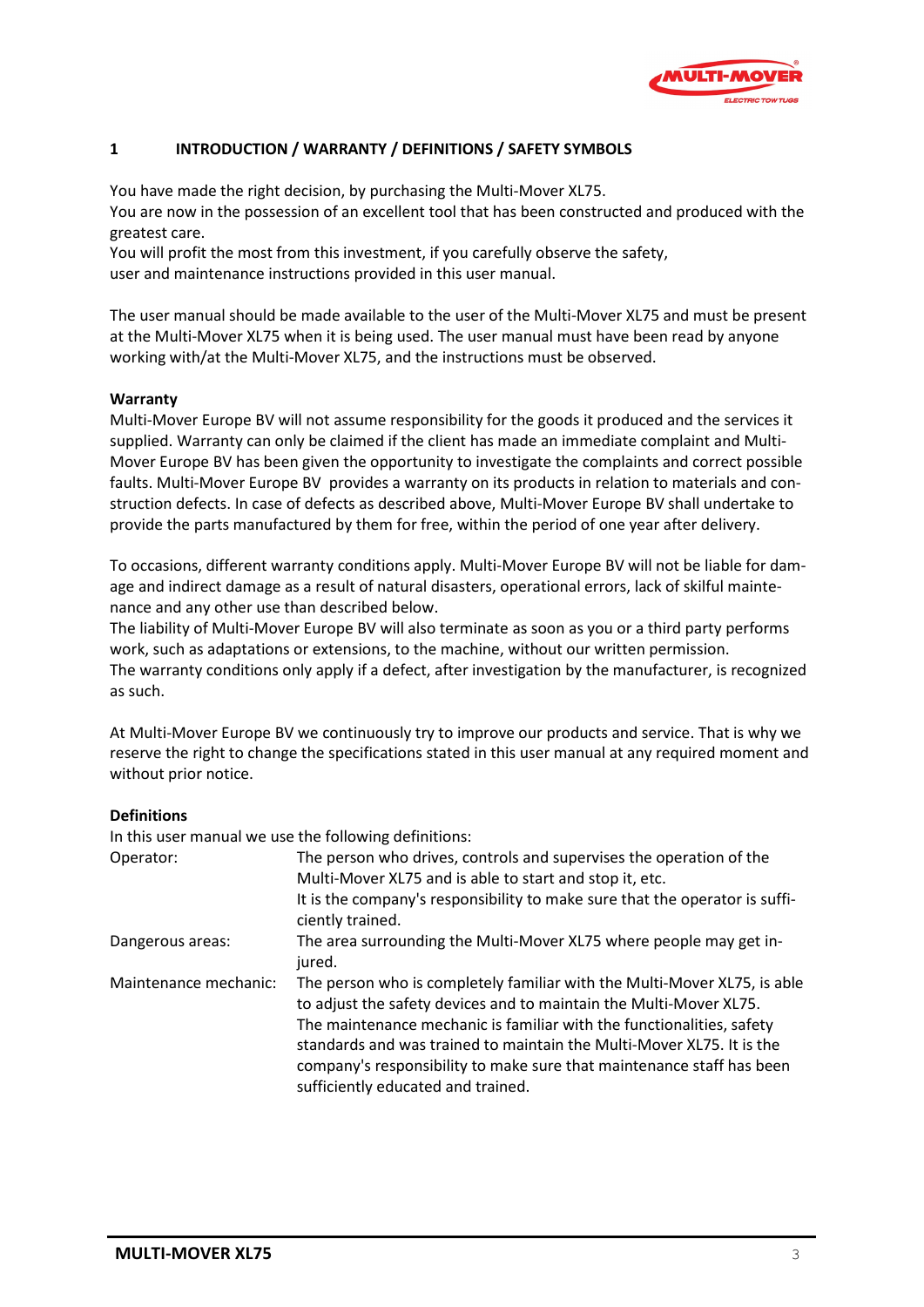

## **Safety symbols**

On various places on the Multi-Mover XL75 you will find standardized safety symbol stickers as displayed to the right.

The upper part warns against a general or particular hazard.

The lower part indicates what type of hazard is being warned against and will explain what you must do.

## **2 TECHNICAL DESCRIPTION**

### **2.1 Designation, identification and description**

Designation : MULTI-MOVER XL75

Identification : type plate on the encasing

Description : vehicle on two drive wheels and a swivel wheel

: suitable as towing device, optionally provided with an upward and downward moving coupling point, for instance, in order to couple the pole of a trailer and possibly to lift it.

: drive while walking, by using the driving switches on the steering handle

**\_\_\_\_\_\_\_\_\_\_\_\_\_\_\_\_\_\_\_\_\_\_\_\_\_\_\_\_\_\_\_\_\_\_\_\_\_\_\_\_\_\_\_\_\_\_\_\_\_\_\_\_\_\_\_\_\_\_\_\_\_\_\_\_\_\_\_\_\_\_\_\_\_\_**

### **Accessories**

The following parts are delivered separately with the vehicle: The vehicle's operation manual (online) Battery loading report booklet (optional) Manuals for possible options

# **2.2 Technical information and dimensions**

### PUSH AND PULL FORCE 7,500 KG

- Weight 400-650 kg
- Length 168 cm
- Width 87 cm
- Height 100 cm
- Engine power 1700 watts 24 VDA, maintenance-free
- 2 x 12-volt 100 Ah batteries, maintenance-free, AGM lead acid
- Charger 24 volts 15A, external
- Push and Pull 7,500 kg, 4,500 newton horizontal traction
- Solid-rubber tyres Continental SC20: 12 cm wide, 6-inch rims
- Solid-rubber double wheel castor,  $\varnothing$  200 mm
- Ergonomic tiller head with emergency stop, belly button
- Potentiometer for continuously adjustable maximum speed to 5 km/h
- Tiller head can fold together
- Gross axle weight 650 kg
- Battery, hour and error display
- Lock with 2 keys
- Horn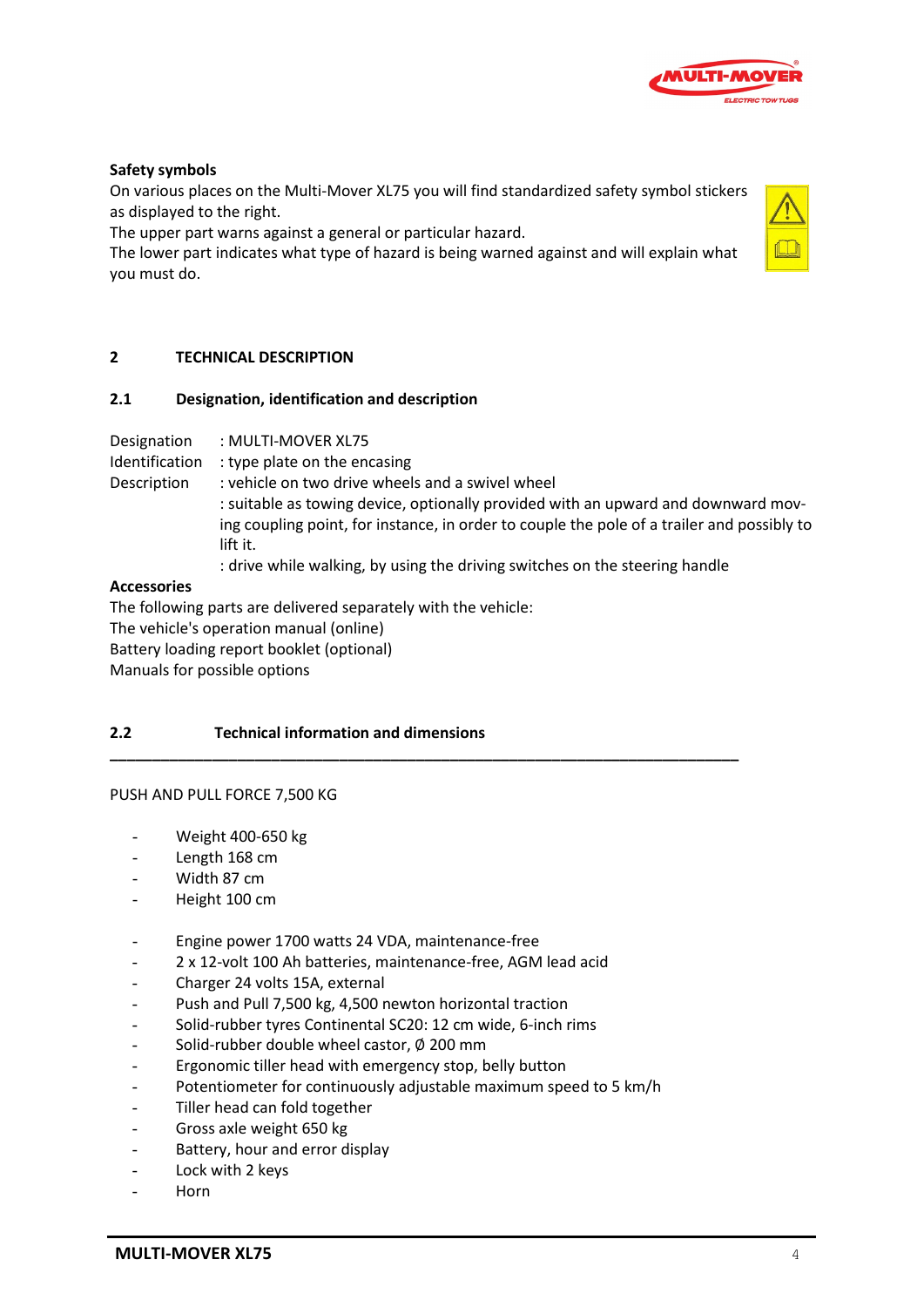

- Minimum speed is 0.1 km/h
- Emergency stop switch on the housing
- Bolt or tow bar coupling
- Front double M12 thread to 20, 30, 40 and 50 cm height for couplings
- Work area: 6 to 8 km
- Operating time: 3-4 workdays

Always supplied with 2 batteries (in the drive box), external charger and coupling. There are many options to choose from.

## **2.3 Packaging, loading / unloading, towing, recycling**

### **Packaging**

The Multi-Mover XL75 is secured with straps on support beams on a pallet, surrounded by a protective cardboard box.

## **Removing the packaging**

Remove the clamping strips at the wheels. Avoid injury and damage as a result of incorrect placement of the lift truck's lift forks.

### **Loading and unloading**

If the Multi-Mover XL75 has to be moved by means of a lift truck, the lift forks must be placed at the heaviest part at the rear of the Multi-Mover XL75, between the 2 large wheels.

### **Recycling of the packaging**

Save the packaging for possible future transportations.

If you want to remove the packaging, you must observe the local and national regulations concerning plastic waste processing.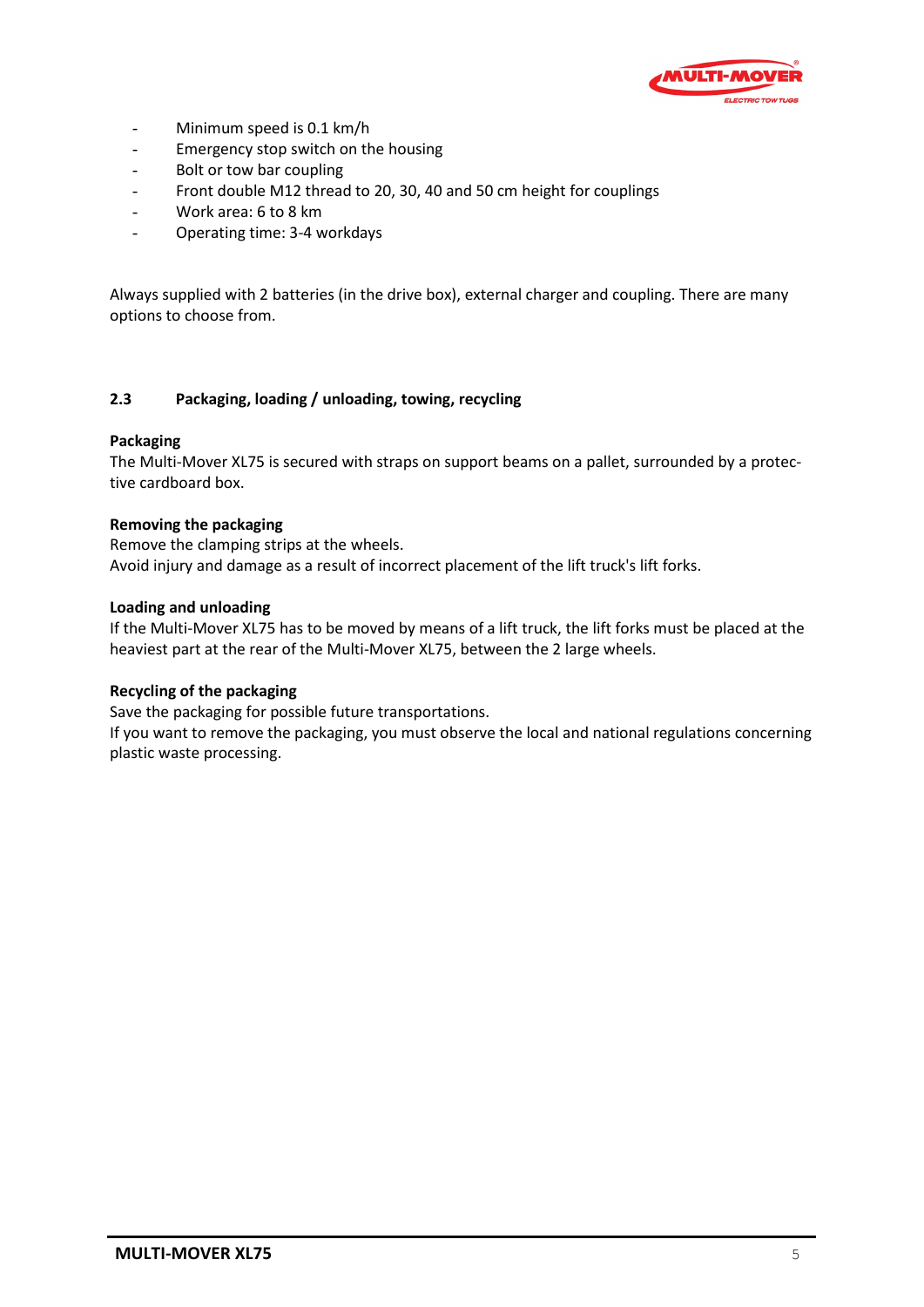

## **3 SAFETY REGULATIONS.**

Only use the Multi-Mover XL75 for the purpose for which it was designed.

The symbols displayed below have been attached to your Multi-Mover XL75. **Get to know these symbols and make sure you know what they mean.**

## **3.1**

**Caution! Hazard of serious injury.** 

**Carefully read the user manual of the Multi-Mover XL75, so you will know exactly how to use the switches before you start driving it.**

# **3.2**

**Caution! Hazard of injury during maintenance work.**

**Switch off the ignition and remove the ignition key, disconnect the charging plug and press the emergency stop.**

## **Consult the user manual.**

You will prevent dangerous situations that might arise if the Multi-Mover XL75 starts to move unexpectedly.

Also consider the possibility that the vehicle is switched on by a third party, a coincidence or misunderstanding that could occur if the ignition key is still in the ignition.

# **3.3**

**Caution! Hazard of serious injury due to getting jammed or a collision.**

Make sure that nobody can get jammed, also not at the trailer(s) that are being towed. **Particularly when riding along on the Multi-Mover XL75 or the trailer(s) to be towed, there will be a risk of getting jammed or having a collision.**

### **3.4**

**Caution! Hazard of serious injury on slopes due to tipping over.**

The Multi-Mover XL75 was constructed for driving on flat, dry, metalled and sufficiently supportive terrain.

**The maximum slope angle that can be driven on, strongly depends on;** 

- **- the weight to be towed**
- **- the driving style of the operator**
- **driving circumstances, and the strength of the terrain.**

**Caution! Hazard of serious injury due to unwanted movements on slopes as result of insufficient traction force and brake force of the Multi-Mover XL75.**

**Never drive onto a slope at an angle or crosswise.**

**Only ever drive on and off a slope at a right angle.**

**The Multi-Mover XL75 with trailer(s) may also tip over if the bends are taken at a speed that is too high.**



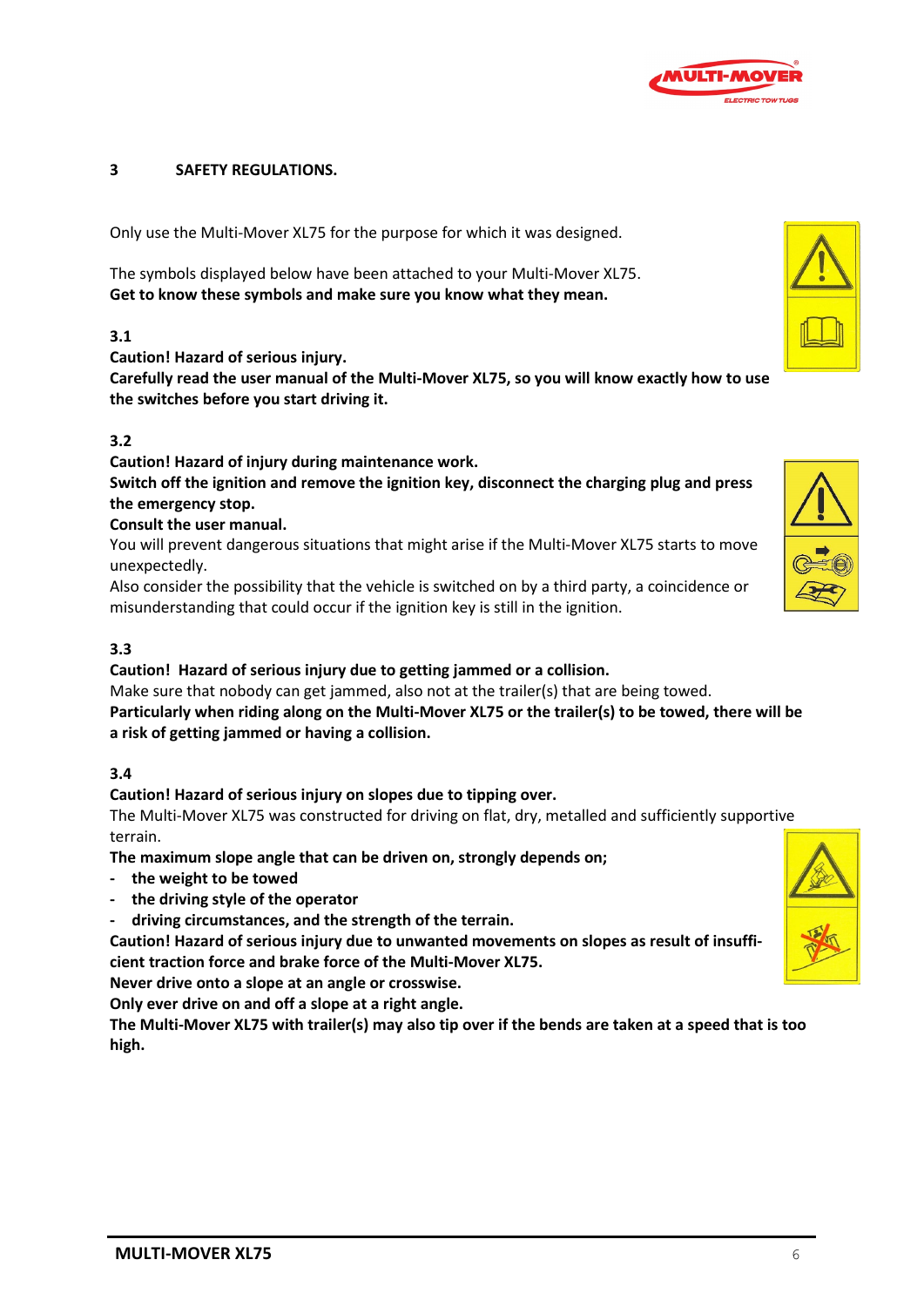

# **3.5**

As the trailers may limit the operator's view and because the

Multi-Mover XL75 and trailer(s) may swerve out, there will be a risk of collision, therefore: **Caution! Hazard of (serious) injury due to collisions.** 

Make sure that bystanders remain at least 10 metres outside of the driving area of the Multi-Mover XL75 and trailer(s).

# **3.6**

**Caution! Hazard of (serious) injury due to getting jammed or as a result of falling under the Multi-Mover XL75 or trailer(s).**

**Passengers may "never" drive along on the Multi-Mover XL75 or the trailers.**

# **3.7**

**Caution! Hazard of serious injury. Adapt your speed to the circumstances while driving. Always make sure you have the Multi-Mover XL75 under control.** -Reduce speed on uneven floors/terrain and in sharp bends. -Be particularly careful when manoeuvring and reversing.

# **3.8**

**Caution! Hazard of injury due to getting jammed when connecting and disconnecting the trailer(s).**

Keep your hands and fingers away from the coupling or pole eye.

# **3.9**

### **Caution! Hazard of serious injury.**

**Before you start driving, make sure the walking/driving area is free and flat. Avoid getting jammed between the Multi-Mover XL75 and obstacles.**

**Prevent tripping and getting jammed under the Multi-Mover XL75 and/or trailer.**

Make sure the driving area and your shoes are free of dirt, in order to prevent accidents due to slipping.

### **3.10**

**Caution! Hazard of serious injury due to overloading the Multi-Mover XL75. The load behind the Multi-Mover XL75 may not be more than indicated at section 2.2 technical data.**

Make sure the trailer(s) has/have been loaded evenly and safely.

# **3.11**

## **Caution!**

Wear clothing that allows you to move freely and does not hinder your view on the Multi-Mover XL75 plus trailer(s). Observe your company's safety regulations.





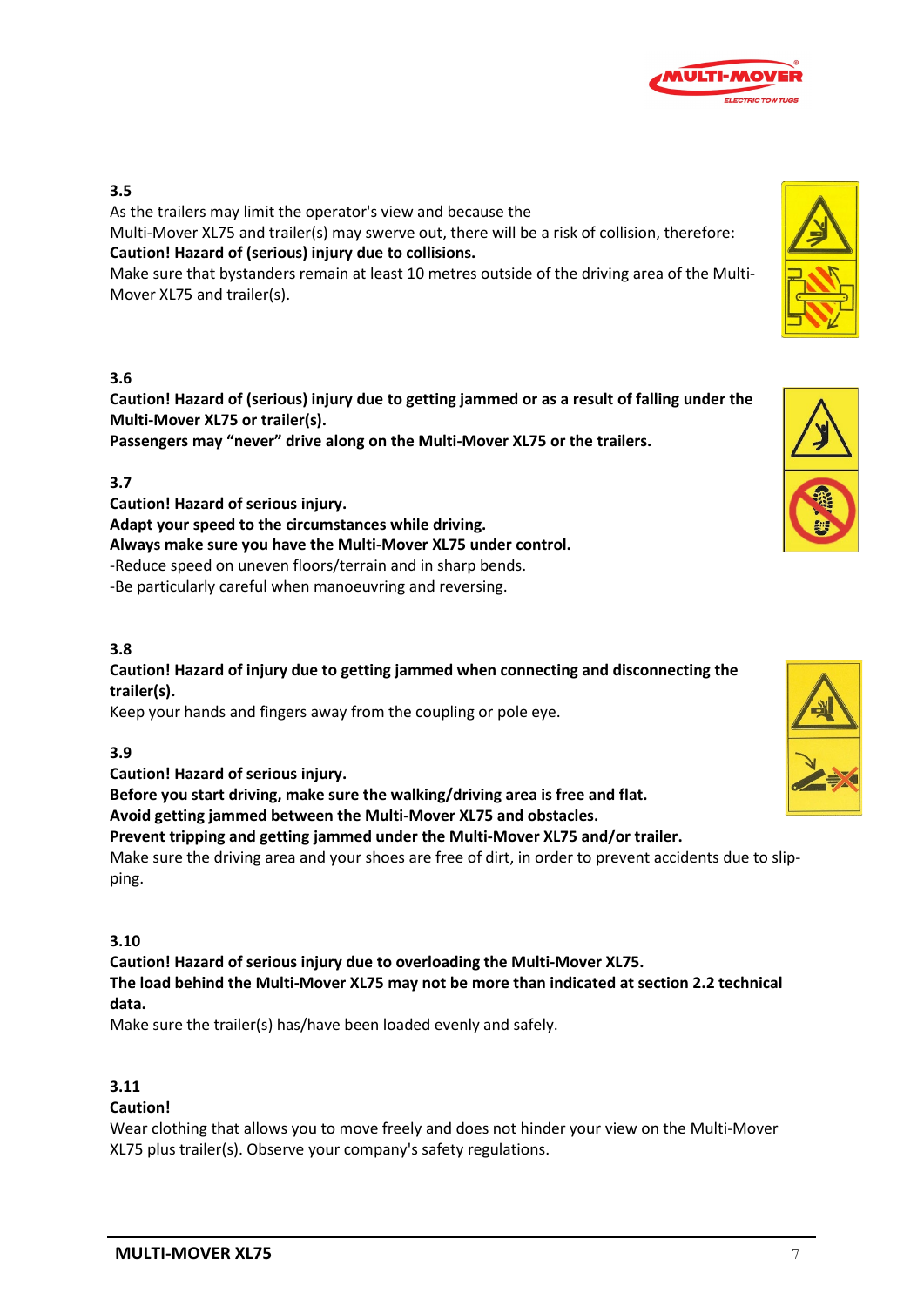

# **3.12**

## **Caution! Hazard of injury. In case of an unusual noise;**

Stop the Multi-Mover XL75 immediately.

Check the electric system and the drive for damage.

Check the wheels and tyres for tension, damage and wear.

# **3.13**

**Caution! Avoid injury. Regularly check whether there are any loose bolts and nuts.** Also see chapter 6 (Maintenance).

# **3.14**

**Caution! Avoid injury by checking the Multi-Mover XL75 for damage or bends on a daily basis.** Pay particular attention to the tow eye with tow pen or coupling point and locking.

# **3.15**

# **Caution! Hazard of injury.**

Make sure the Multi-Mover XL75 is properly and safely supported when performing cleaning or maintenance work "under" the Multi-Mover XL75.

## **3.16**

# **Caution! Hazard while charging the battery.**

Make sure there is assistance within the range of your voice and also make sure there is sufficient soap and water nearby if you need to perform work near the battery.

Avoid short-circuit (sparks), make sure you do not make an electrical connection between the battery poles. Make sure no metal objects can fall on the battery, as this could cause a short-circuit or a spark and an explosion.

Remove personal objects such as rings, bracelets, necklaces and watches if you are performing work near the battery. A short-circuit, for example, could melt a ring, resulting in serious burns.

# **3.17**

# **Caution! Hazard of injury due to overheating of the electrical connection of the battery charger.**

Pay particular attention to cable diameter, earth and fuses.

# **3.18**

# **Caution!**

Serious injury can be received or caused if the Multi-Mover XL75 is operated by;

- persons younger than 16 years of age
- persons who do not have any training and driving experience with the Multi-Mover XL75
- persons of whom it can be expected that they are not (sufficiently) aware of the dangers of the Multi-Mover XL75, temporary personnel for instance.

The MULTI-MOVER XL75 may only be operated after the operator has thoroughly studied the user manual and after the owner of the Multi-Mover XL75 has provided a full training / instruction concerning the operation and the safety regulations.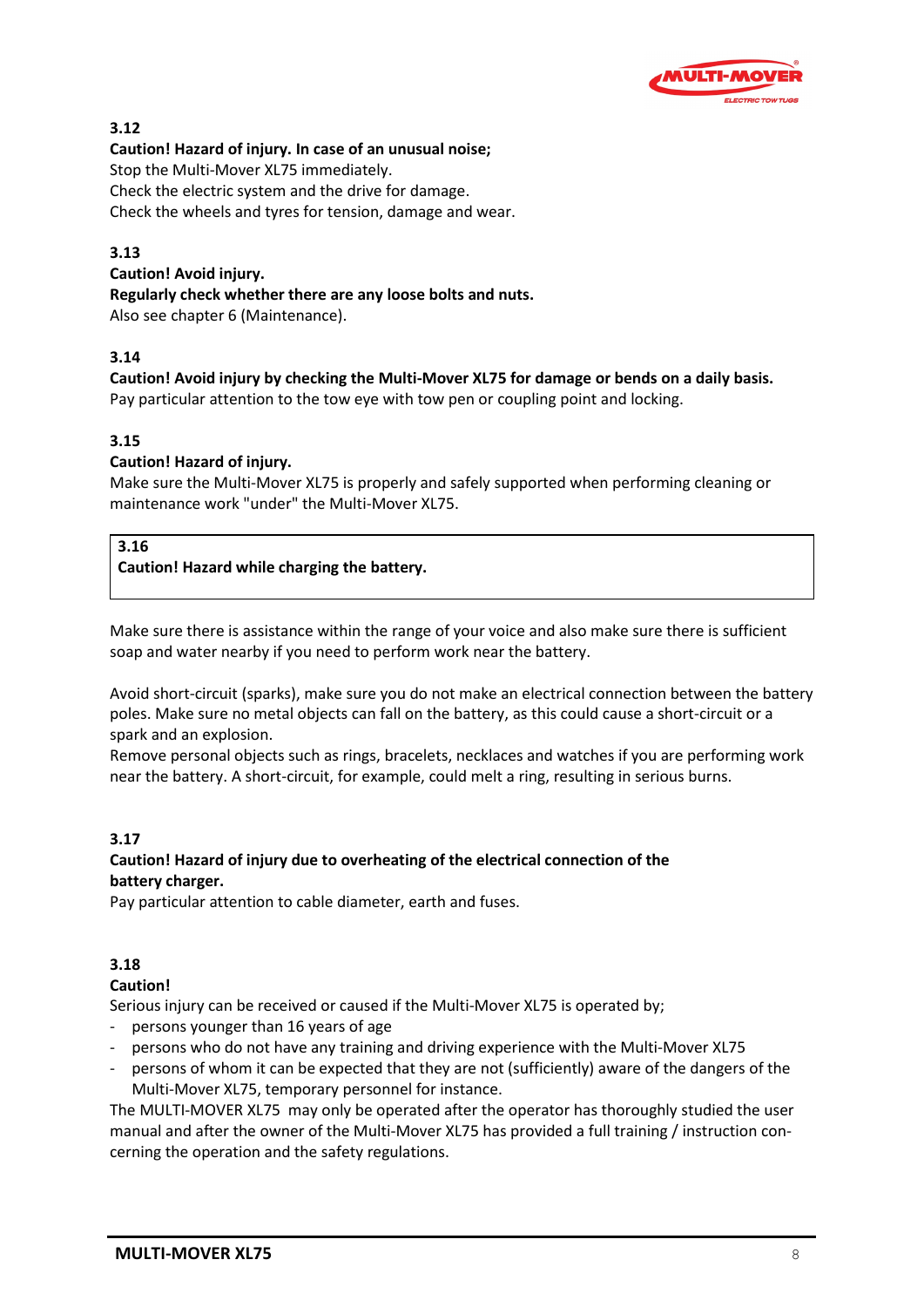

# **3.19**

# **Caution! Hazard of serious injury.**

Serious injury may be received or caused if the safety instructions are not provided to other operators.

# **3.20**

**Caution! You are NOT allowed to use the public road with the Multi-Mover XL75.**

# **3.21**

**Caution!** 

Hazard of injury if the safety symbols are not clearly visible (any more). **Immediately replace damaged stickers.**

# **3.22**

# **Caution! Hazard of injury.**

- maintenance and repair work may only be performed by a maintenance mechanic who is recognized by Multi-Mover Europe BV.
- only original Multi-Mover Europe BV or CE certified parts may be used in the Multi-Mover XL75.

# **3.23**

**As the operator you will determine the limits for "safe driving / working" with the Multi-Mover XL75.**

**Do not take any risks.**

**Be particularly careful in case of obstacles or uneven terrain.** 

# **4 PREPARATION**

# **4.1 Application**

The Multi-Mover XL75 was developed for;

- moving trailers, caravans, trailers with or without goods, order picking, etc.

- driving over flat, dry, metalled or unmetalled terrain (e.g. warehouse, greenhouse, lawns etc.)

The Multi-Mover XL75 is **not** suitable for transporting trailers with people.

The Multi-Mover XL75 is **not** suitable for moving;

- goods containing toxic substances
- goods containing explosive substances
- goods containing hazardous substances
- combustible substances
- other liquids and hazardous substances than stated above

ATEX 1, 2, 21 and 22 are available as option

The Multi-Mover XL75 does not have permission to be driven on public roads without the options required.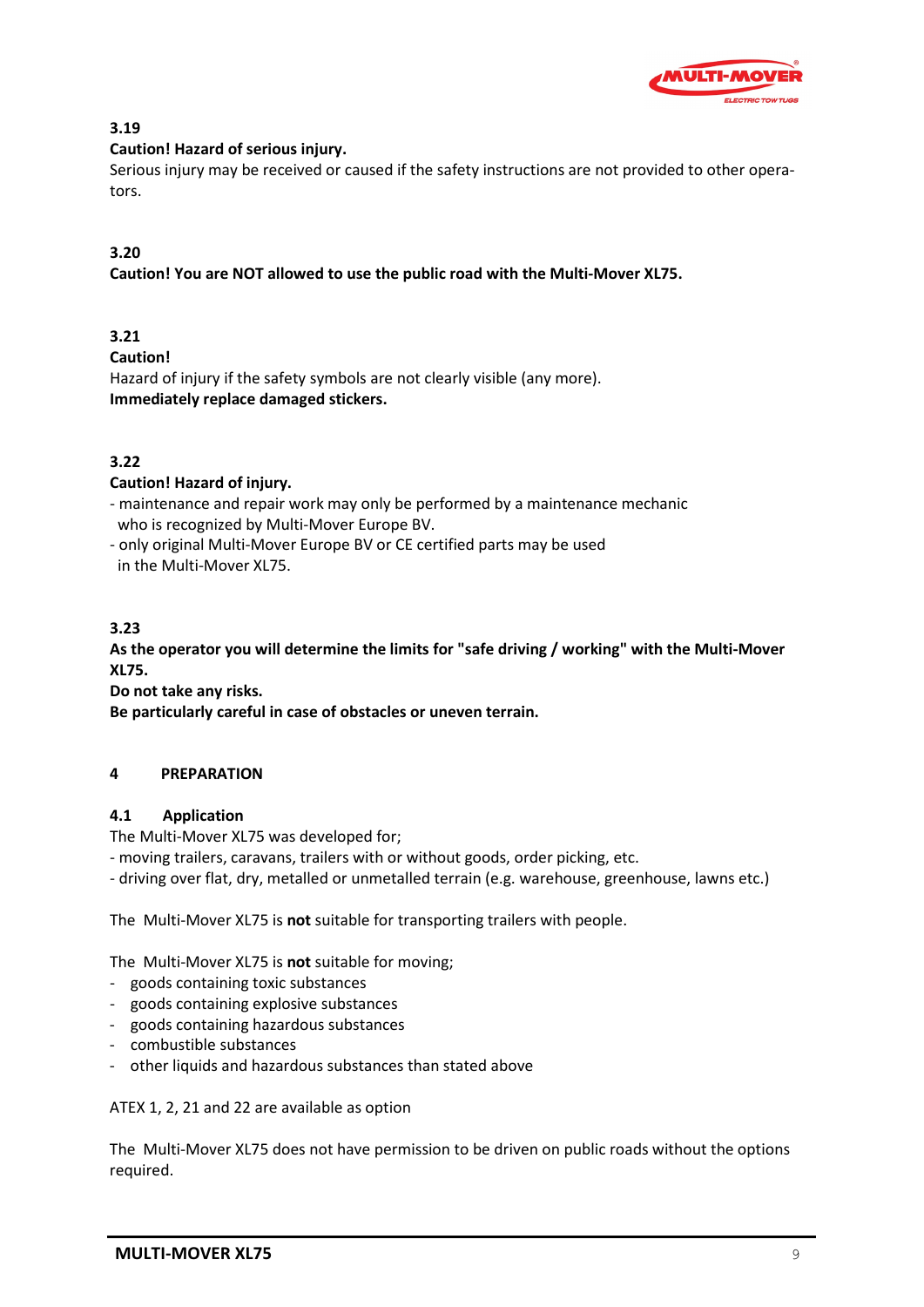

Only use the Multi-Mover XL75 for the purpose for which it was designed. For other applications, the CE mark does not apply.

The electric components and wiring have been made splash-proof (IP54). Although Multi-Mover has been designed for use out of doors and in poor weather conditions, it should not be driven in to water.

Only the following "original" "Multi-Mover Europe BV" parts and accessories may be used for the Multi-Mover XL75.

Multi-Mover Europe BV is excluded from any liability for damages or consequential damages that are caused by "original" parts that have not been supplied by us.

# **4.2 Operator**

Only persons who have had a thorough (internal) theoretical and practical training for driving the Multi-Mover XL75, are allowed to drive with the Multi-Mover XL75. The training programme should cover:

- the application possibilities and the limitations
- the control and operating components
- the safety regulations
- daily and periodical maintenance

The operator must be fully familiar with the content of this user manual.

**People could receive or cause serious injury, if the Multi-Mover XL75 is operated by;**

- **unauthorized persons**
- **persons younger than 16 years of age**
- **persons of whom it may be expected that they are not (sufficiently) aware of the dangers of the Multi-Mover XL75**

### **4.3 Responsibility of the operator**

Operators must strictly observe the safety regulations, which are included in chapter 3, and the same applies to the other rules of conduct elsewhere in this user manual.

## **4.4 Inspection prior to putting into operation**

In addition to good maintenance, the operator of the Multi-Mover XL75 must pay attention to the following aspects after each work period.

- check whether there is any damage on the outside of the vehicle
- check the tow eye and tow pin or coupling point for bends or damage
- check whether the batteries are sufficiently charged
- drive forward and backward and check the operation of the brake.
- check, while driving slowly, the full manoeuvrability of the Multi-Mover XL75
- check the jam safety on the steering handle by pressing the safety switch (2, fig. 2),
- the Multi-Mover XL75 should not start in that case.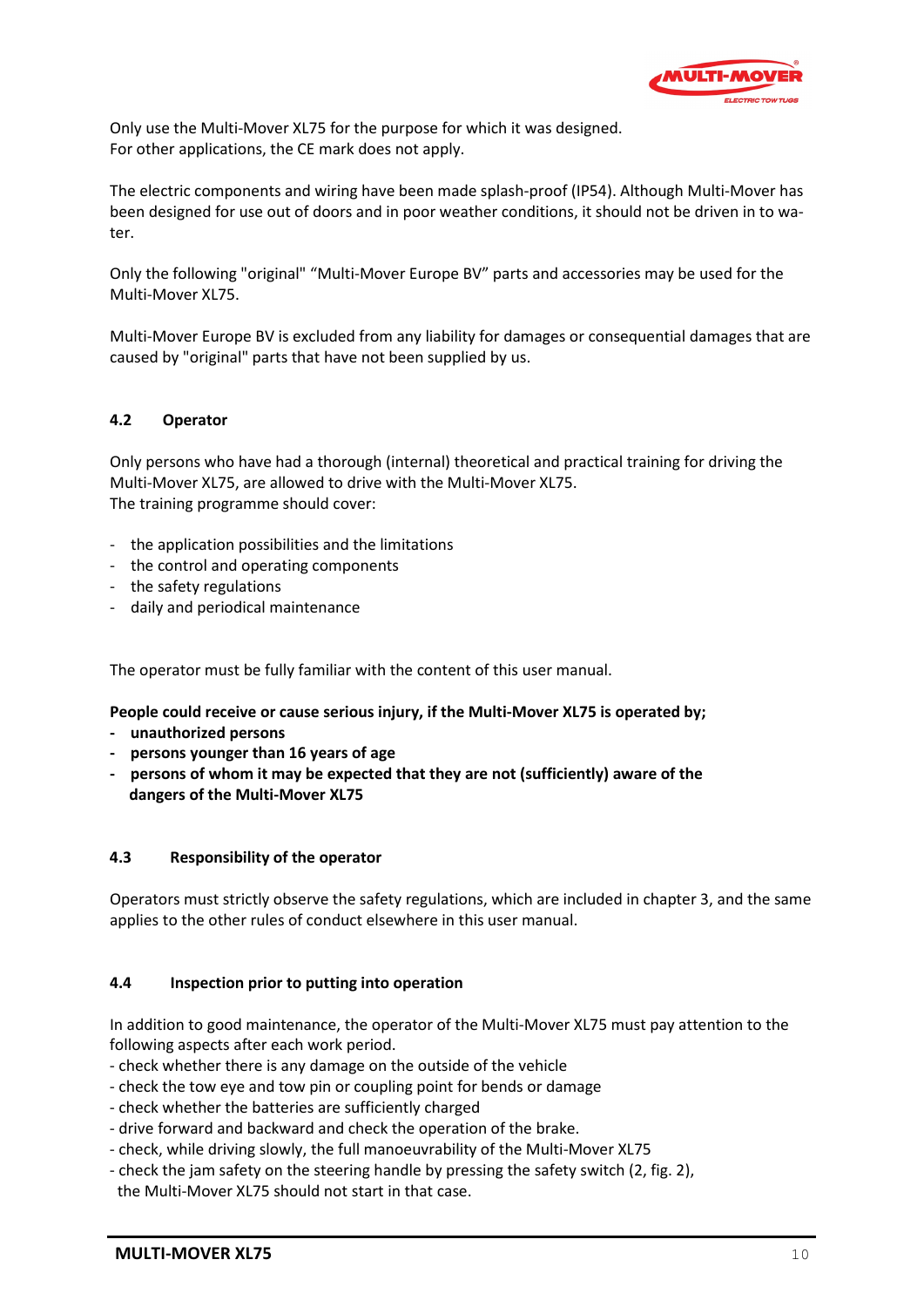

If you establish a fault, or if you have any doubts concerning the operation of the Multi-Mover XL75 you must immediately report this to your supervisor or the maintenance personnel.

**5 USE**

## **5.1 General**

Always keep an eye on bystanders, avoid collisions.

Keep as far to the right as possible and maintain distance.

Never overtake another vehicle driving in the same direction at crossings, in small passages or on other dangerous places

- Make sure you keep a good view on the path that you are driving, keep an eye on traffic and people and observe the safety regulations.
- Caution! Hazard of serious injury due to unwanted movements on slopes as result of insufficient traction force and brake force of the Multi-Mover XL75.
- **- Never drive onto a slope or another obstacle at an angle or crosswise.**
- **- Only ever drive on and off a slope at a right angle.**
- **- The Multi-Mover XL75 may also tip over if the bends are taken at a speed that is too high.** Maximum slope angle, with / without load 4% / 25 %

Passengers may **not** be taken along with the Multi-Mover XL75 and towed vehicle.

When leaving the Multi-Mover XL75, **always** remove the ignition keys.

(Let someone) check whether your Multi-Mover XL75 is suitable (approved) for driving in your environment, you could think of an environment with fire hazard or explosion hazard. While driving, the generation of sparks may prevent switching on / off.

The traction batteries are filled with hazardous electrolyte that could cause serious burns. However, the batteries are fully sealed and do not have to be refilled with distilled water.

In case of injury to people or damage to buildings, immediately contact your supervisor.

Never park at fire lanes, fire-extinguishers and stairwells.

### **5.2 Regulations for use**

Observe the traffic regulations;

- in a normal traffic situation you will keep to the right

- maintain a safe distance, depending on your speed, you will maintain a safe speed so you are able to maintain in complete control of your vehicle and trailer(s)

Make sure you keep a good overview of the area where you are driving and observe the safety regulations.

At crossings and locations where there is no good view, lower your speed and (#) give a warning signal. Drive slowly on narrow lanes.

Avoid bends if necessary and be careful on small hills, thresholds, etc. Reduce speed in case of sharp bends.

The Multi-Mover XL75 may only be driven at speeds that allow you to stop in time, e.g. if an obstacle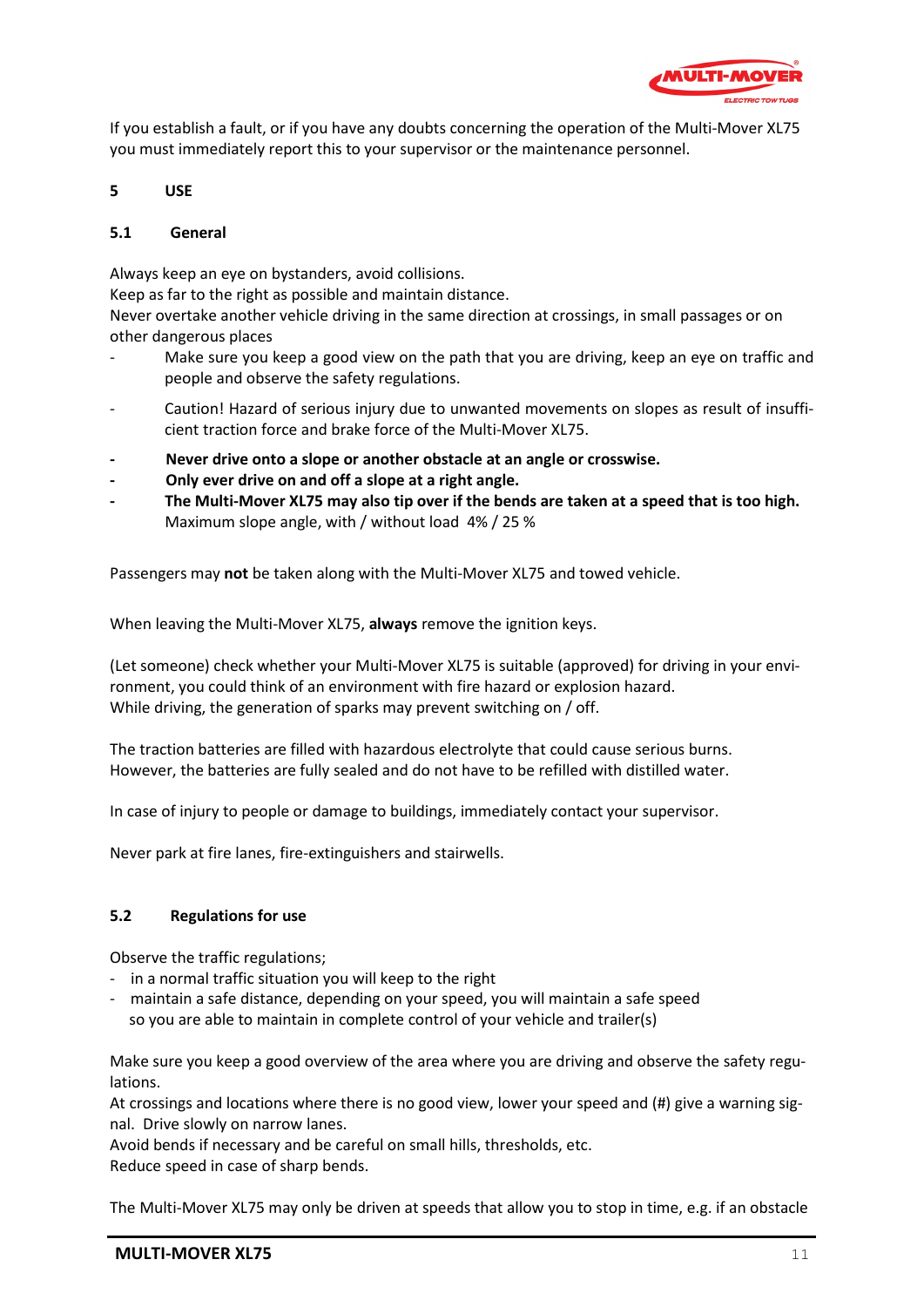![](_page_11_Picture_0.jpeg)

is standing in or entering the driving area. Accelerating,stopping, steering, making turns should always be performed quietly, so that the

stability of the trailers to be towed is not endangered.

Your conduct while driving must be polite and safe. Always be careful when the vehicle is driving on a limited slope or on slippery grounds.

## **Placement in /on a lift**

Never manoeuvre the Multi-Mover XL75 in/on a lift without permission; drive it slowly, place the vehicle correctly in the centre of this space, switch off the vehicle with the ignition key. Make sure there are no people on the lift when the vehicle is driven onto it.

Only transport safe and stable loads.

Make sure the weight of the load to be moved lies within the capacity of the Multi-Mover XL75. The maximum traction force is stated on the type plate.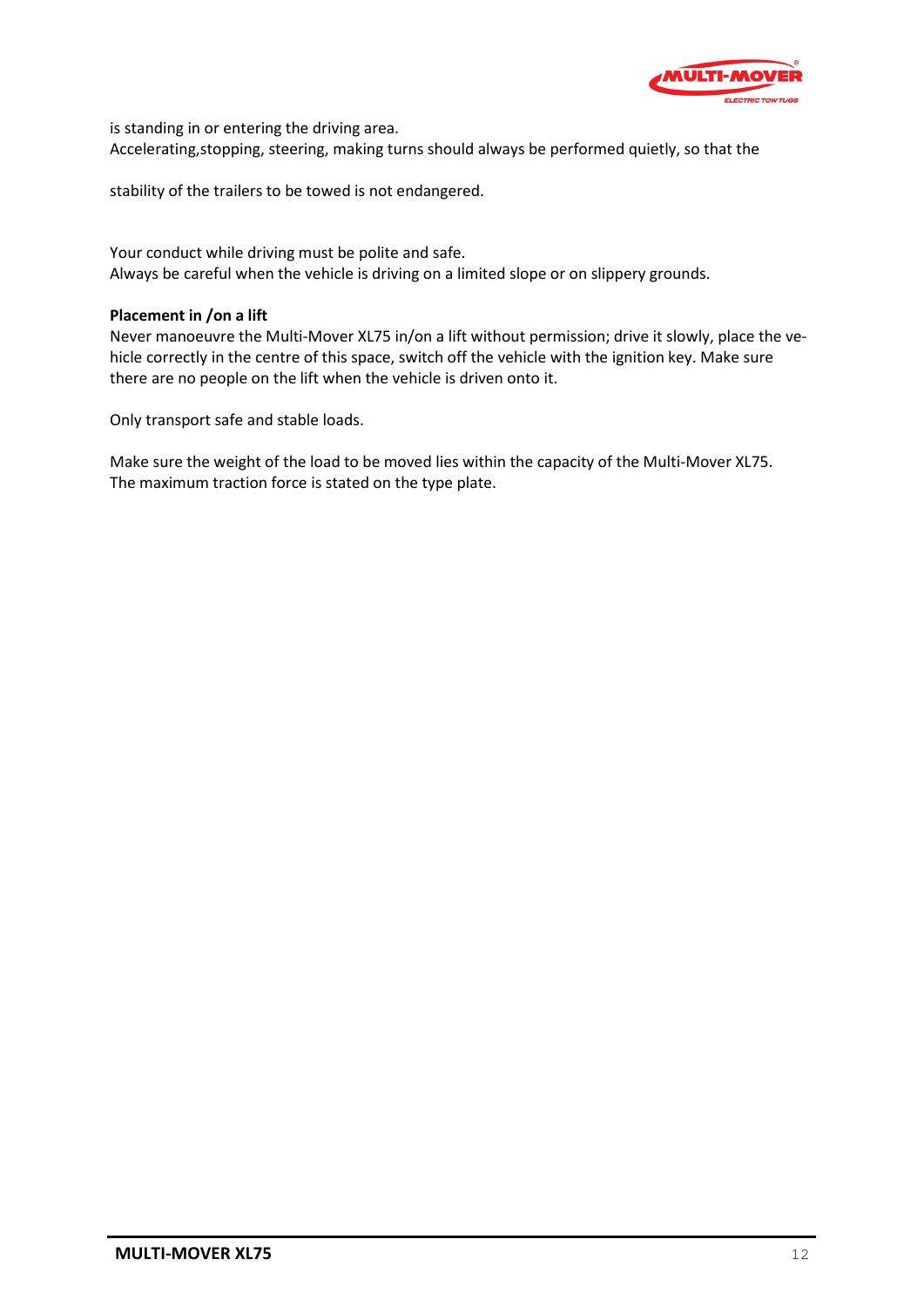![](_page_12_Picture_0.jpeg)

# **5.3 Operation (see photo, fig. 1)**

## **Fig. 1 Frame**

![](_page_12_Picture_3.jpeg)

- Emergency stop
- Type plate
- Battery discharge index and hours counter
- Weight plate 20 Kg, 1-15-plates (# may vary)
- Bolt hitch / tow bar (# may vary)
- Drive wheel with tyre (# may vary)
- Main fuse and Curtis plug
- Charger plug 24 Volt
- Ignition lock
- Swivel wheel (# may vary)
- Steering bar
- Hinges steering bar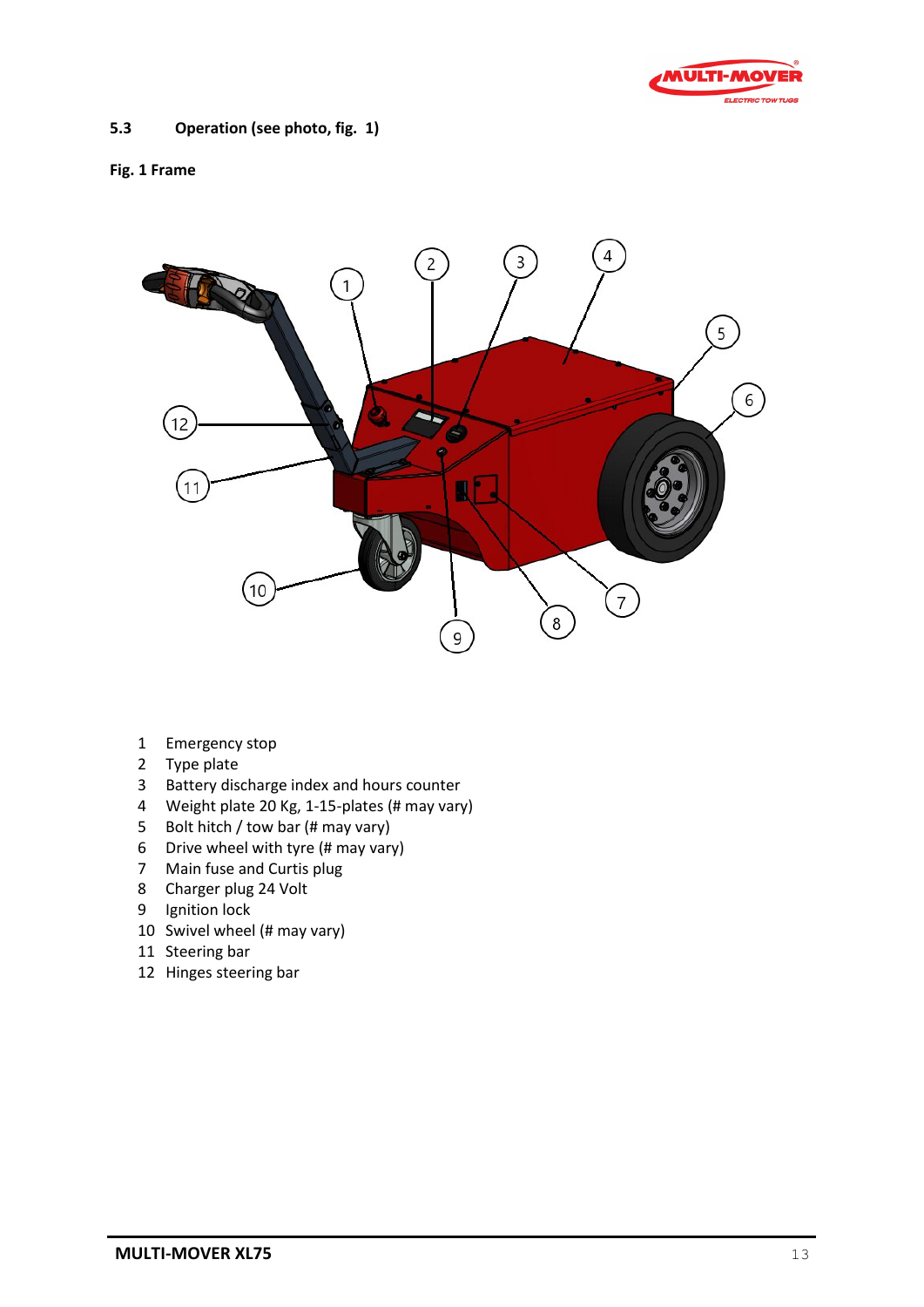![](_page_13_Picture_0.jpeg)

# **Fig. 2 Tillerhead**

![](_page_13_Figure_2.jpeg)

- 1 Handle, black
- 2 Drive switch, throttle forwards / backwards
- 3 Safety switch, belly button
- 4 Signal switch, Horn (# =Optional)
- 5 Potentiometer, stepless speed control
- 6 Hydraulic or electric hitch (# =Optional)

### **Steering handles (2.1)**

The steering handle (1) with bar is a fixed part of the Multi-Mover XL75, moving to the left means driving to the left, and vice versa.

### **Safety switch (2.2)**

When pressing the safety switch (risk of getting jammed), the Multi-Mover XL75 will stop immediately.

In order to start again, the drive switch must first be placed in the neutral position.

### **# Coupling point upward (2.6), # coupling point downward (2.6)**

Optionally, the coupling point can be moved upward/downward with an actuator (spindle motor). This serves, for instance, to make it easier to move a tandem aXL75e trailer.

### **# Signal switch (2.4) only upon request**

Optionally, a horn can be connected to the signal switch (5).

### **Drive switches (2.2), left and right from the centre**

By rotating the drive switch 2x (6) to the front with your thumb, the driving direction will first be switched on and then, when rotated further, the Multi-Mover XL75 will start to drive. The central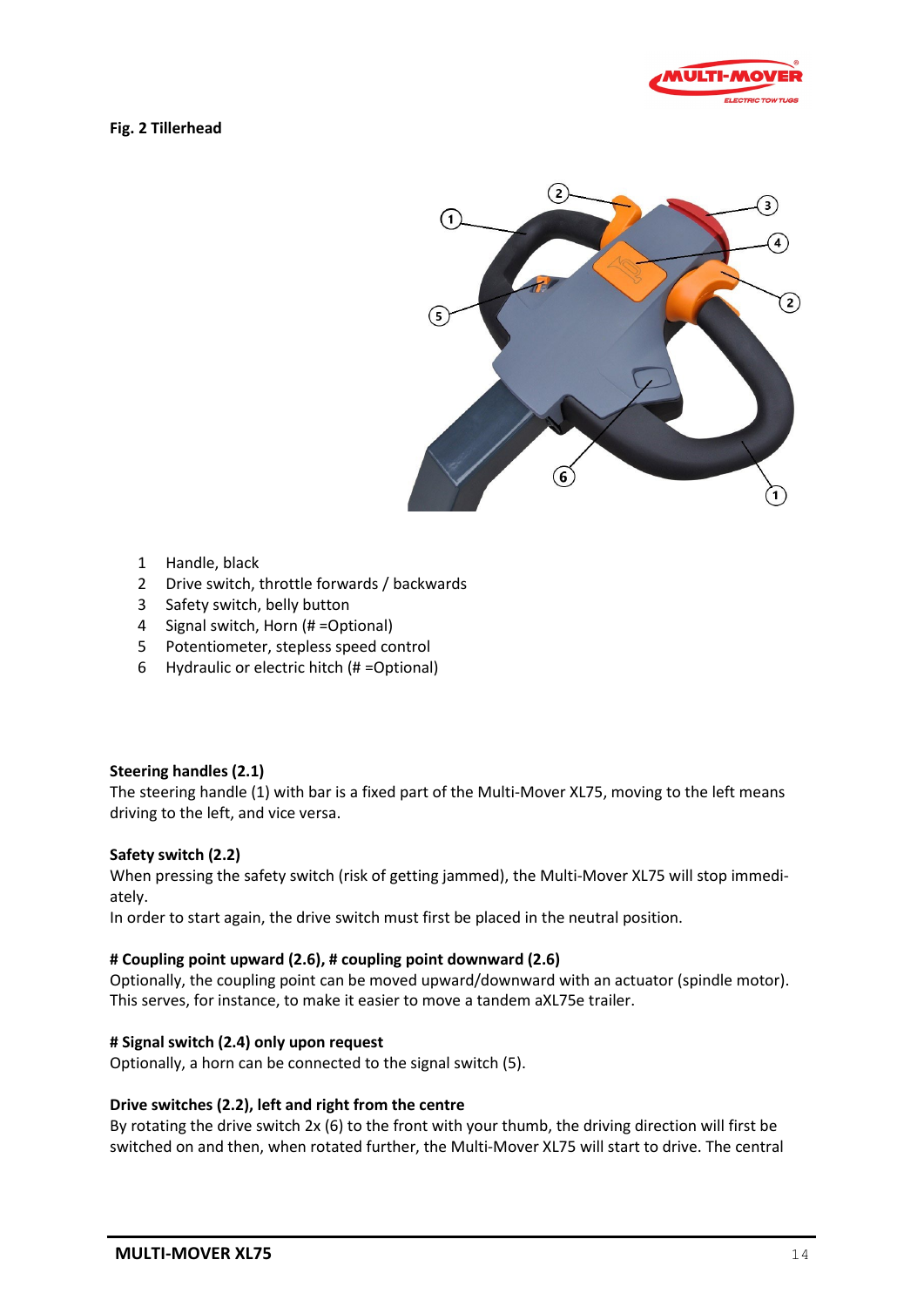![](_page_14_Picture_0.jpeg)

position is the neutral position. By rotating it downwards, the Multi-Mover XL75 will reverse. Always accelerate 2 times when starting up. Code 47 and 38 (operating error) then disappear.

Always accelerate 2 times when starting up. Code 47 and 38 then disappear

## **Caution! Only switch to forward or reverse if the Multi-Mover XL75 is standing still.**

## **Ignition lock (1.9)**

The ignition lock (9 fig. 1) is used to switch off the batteries, **always switch off the battery in case of maintenance to the Multi-Mover XL75.**

## **5.4 Battery charger connection and Batteries (1.1)**

The batteries are filled with lead acid and sealed. They are fully sealed and maintenance free. It is not possible to refill with distilled water. Press the Emergency Button (6) before charging.

### **Battery charger connection**

The connection plug for the battery charger is located on the right side, in a recess of the encasing.

## **On the dashboard of the Multi-Mover XL75, the battery indicator (8) is placed. If the BDI (Battery discharge Index) is below 30% maximum speed is reduced to 50%, this to prevent damage to the batteries. Make sure you charge right away. BDI 100 % means full charged**

If the Multi-Mover XL75 is out of operation (for a longer period), we recommend keeping the battery charger connected, it will automatically keep the battery in a charged condition.

### **Charging location**

The charging location must be well ventilated, because very explosive gases (detonating gas) are continuously released during charging.

## **Avoid open fire or sparks at the charging location while charging. During charging, an explosive gas may be released.**

The battery charger (# optional) operates fully automatically, i.e. the charger is equipped with an electronic system that will check the charging status and act accordingly.

Check whether the supply voltage to the battery charger corresponds with the voltage stated on the battery charger.

### **Some instructions for battery use and maintenance.**

### **Charging**

- 1 Insert the plug of the battery charger into the connection on the encasing and connect the battery charger to the mains.
- 2 In the second phase, the automatic battery charger will charge all elements at maximum voltage in the final phase the battery charger will stop.

The battery charger will switch off automatically.

### **Premature wear of the battery**

If the batteries are used incorrectly, it is possible that they wear quickly. Premature wear is not an error in production and is therefore not within the scope of the warranty arrangement.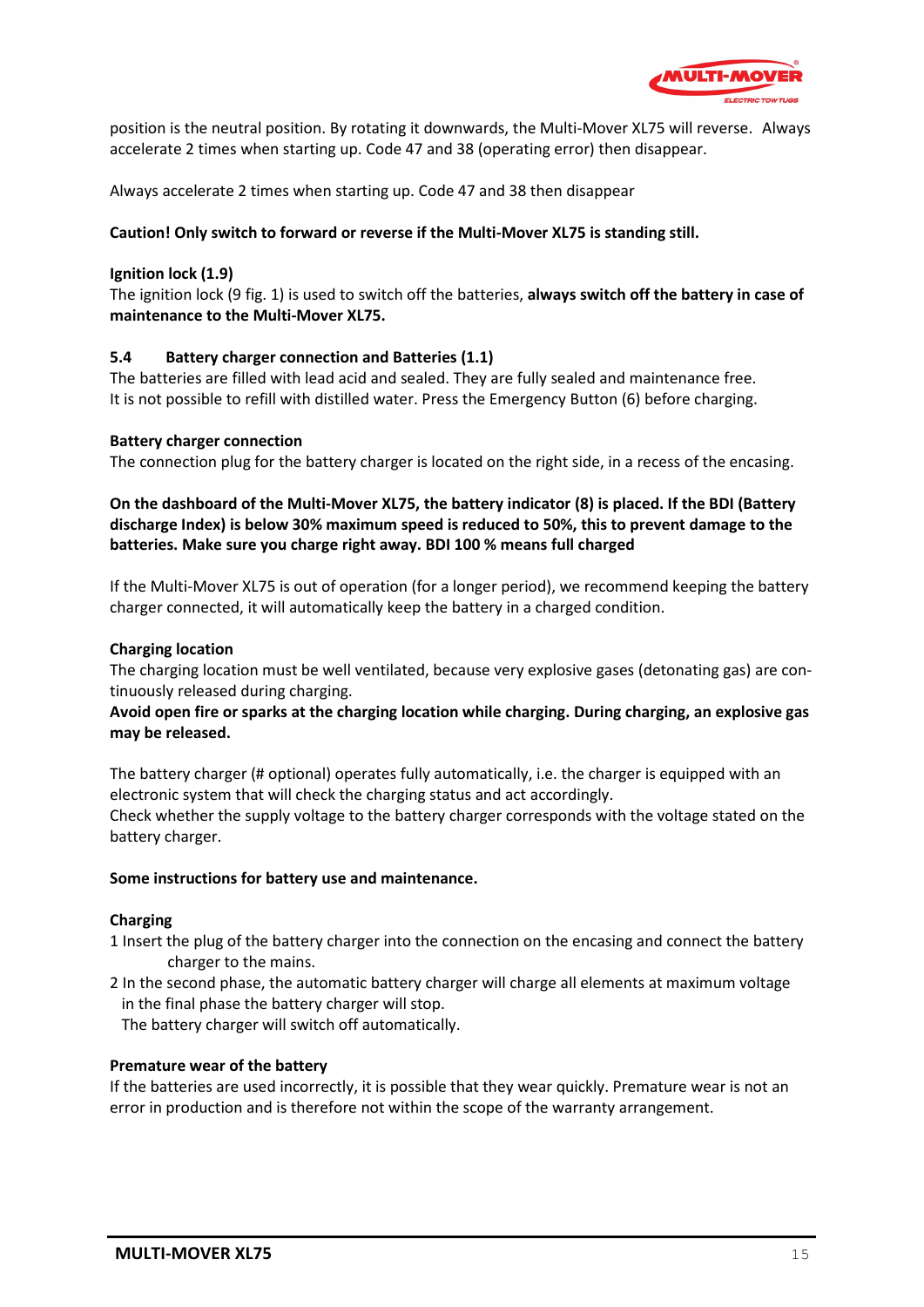![](_page_15_Picture_0.jpeg)

## **Therefore, we would like to draw your attention to the following:**

### **Excessive load of the battery**

If the batteries are loaded excessively, this will strongly reduce the life span. This means that you will have to adapt the load.

#### **Discharging too deeply**

We recommend not to discharge the batteries completely. If this happens often, it will also result in premature wear. Keep a close eye on the battery indicator, connect the battery charger in time.

#### **Adapted charger.**

The batteries should be charged with a correct charger and during a specific period. If the charging current is too low, or if the duration of the charging process is too short, the batteries will not be fully charged and the capacity of the batteries will be too low for your application, resulting in premature wear. If the charging current is too high, or if the duration of the charging process is too long, the battery can be overcharged. As a result, the plates of your battery will overheat and may become damaged.

#### **Intermediate charging**

If, for example, the batteries are empty for only 60% and are reconnected to the charger, the batteries will not get the time to relax. The temperature of the batteries will increase, resulting in premature wear. Also, the voltage of the battery will become higher than the actual energy condition, which means that the discharge limiter will no longer work correctly.

#### **Ambient temperature**

The temperature of the battery may not get too high, as the acid will become more aggressive. Here, we are thinking of greenhouses and other heated spaces.

#### **Frequent use**

If, every 7 days, the batteries are used on more than 5 days, they will also wear more quickly. When selecting batteries, it is important to take into account the Multi-Mover XL75's frequency of use. If the batteries are used very frequently and intensively, it will be necessary to select the 140AH/20h battery instead of the standard 100AH/20h battery.

#### **Sulphation**

A battery will slowly discharge as a result of automatic discharge. If a battery remains in a discharged condition, it will start to sulphate and become damaged beyond repair. We therefore recommend recharging the stored Multi-Mover XL75 every 2 months.

It is also possible, that there are still standby consumers in a switched off Multi-Mover XL75 (key ignition etc.), which will mean that the batteries will discharge more quickly. In that case, regular recharging of the batteries is recommended.

Immediate recharging of an empty battery, significantly promotes a longer life span. Further discharging than 20% has a negative effect on the life span.

The gases that are released while charging the battery are highly explosive (detonating gas). Therefore, avoid fire and sparks near the charging location. Charging may only take place in a well ventilated room.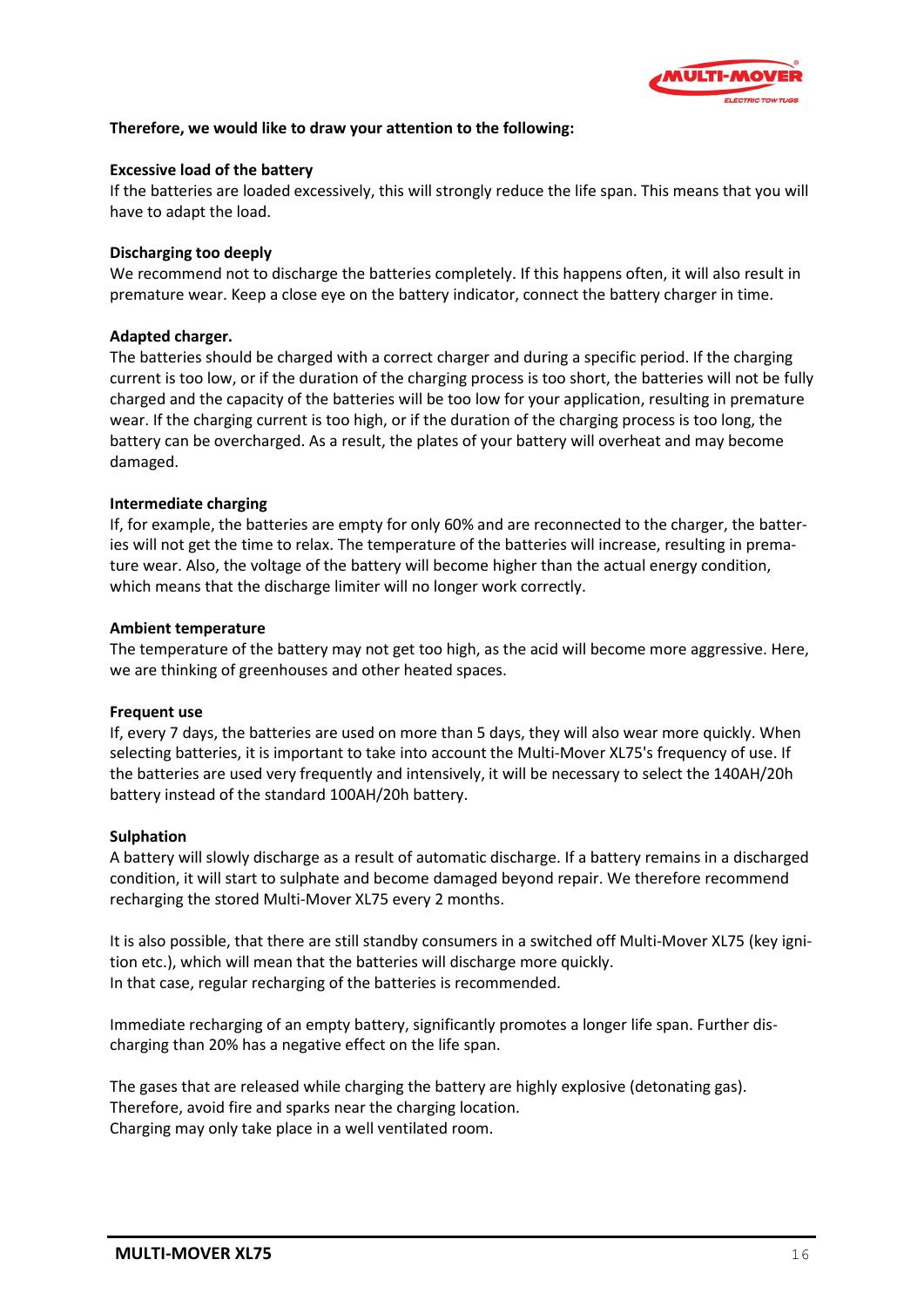![](_page_16_Picture_0.jpeg)

Regularly check whether the battery charger stops automatically when the battery is full.

Never interrupt the charging process, make sure it is fully completed.

While charging the battery, **never** perform repair, cleaning or other work to the Multi-Mover XL75.

Prior to disassembling the batteries, switch off all power consumers, because of the generation of sparks.

When disassembling the batteries, first disconnect the mass cable (-) When assembling, connect the mass cable as last.

## **Caution! Always plus ( + = red) to plus and minus (- = black) to minus**

### **Battery fluid is a corrosive acid, avoid contact with clothing, skin and eyes.**

Immediately wash off possible splashes on clothes or skin with water and soap, then rinse off with plenty of water. Possible splashes of acid in the eyes, rinse with clean water for at least 5 minutes and immediately consult a doctor.

When the battery is replaced, the old battery should be returned to your dealer or handed in at a legally recognized collection point for batteries.

## **5.5 Coupling trailer(s)**

The Multi-Mover XL75 is made with a standard tow eye with tow pin or a ball coupling point in the middle of the Multi-Mover XL75, to which the pole of a trailer can be coupled. Maximum slope angle, with / without load 4 / 12 %

Slowly reverse the Multi-Mover XL75 to the pole of the trailer and place the tow eye or coupling of the pole between the tow eyes or coupling point of the Multi-Mover XL75 and insert the tow pin. Then secure the tow pin with a spring clip.

**Only use the Multi-Mover XL75 if you have thoroughly studied the previous pages and you have no more questions.**

### **6 MAINTENANCE**

### **When performing maintenance, you should always observe the safety regulations, (chapter 3).**

During maintenance, always switch off the Multi-Mover XL75 and remove the ignition key from the ignition lock

In case of doubt, consult the user manual.

### **6.1 Inspection**

The operator should perform the following inspections regularly, without trailer;

- it must be possible to rotate the steering handle (swivel wheel) smoothly to the left and right, without jolts
- keep an eye on the wear of driven tyres, if the wheels slip in case of sudden brakes, they will have to be replaced
- when accelerating quietly, it must be possible to reach the maximum speed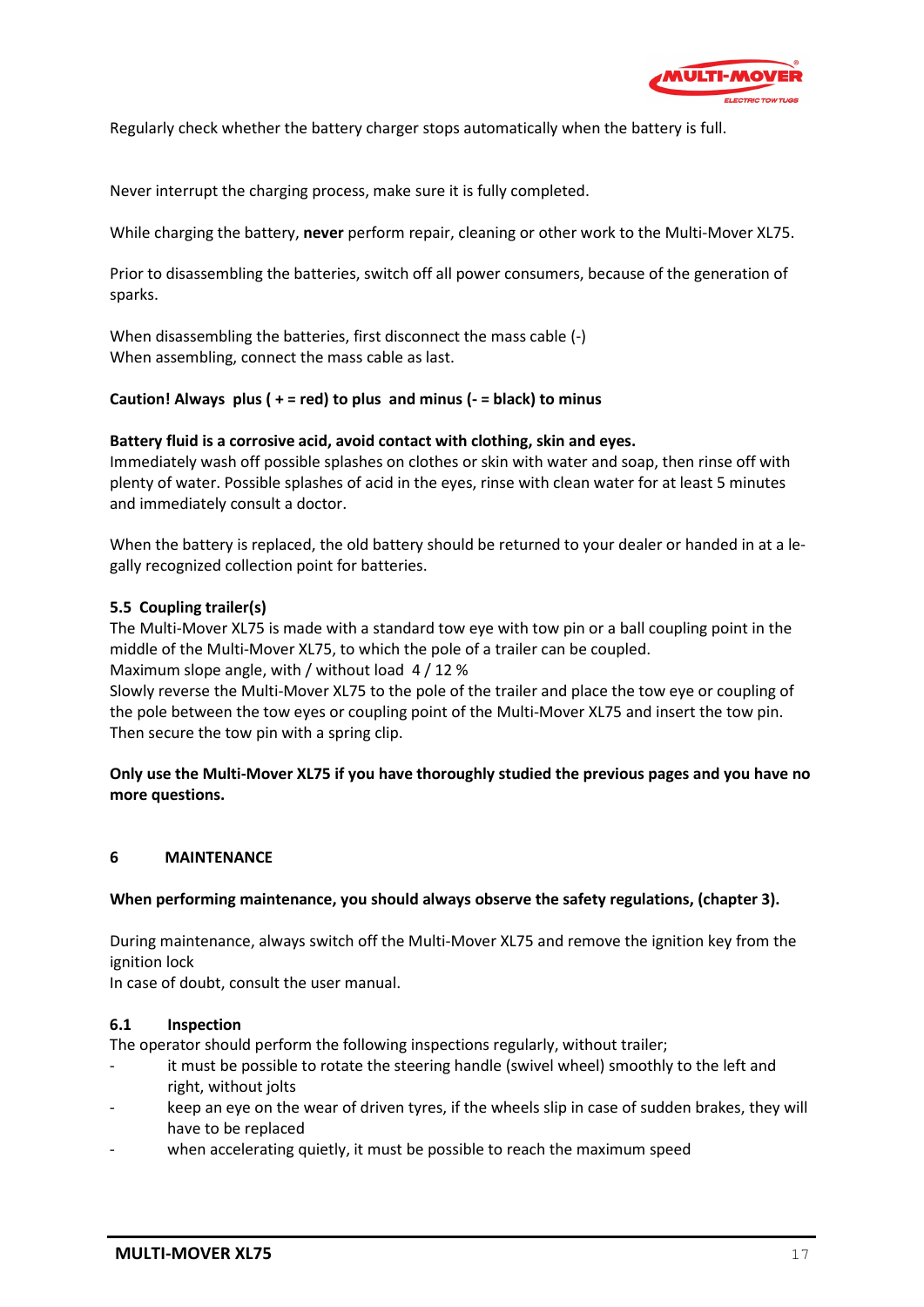![](_page_17_Picture_0.jpeg)

If one of the above tests is not satisfactory, you must immediately report this to person who is directly responsible for the maintenance of the Multi-Mover XL75.

## **6.2 Lubrication and maintenance diagram**

## **d = daily w = weekly m = monthly a = annually m = maintenance r = replacement**

| # = only by qualified, trained, specialists                | m/r | d/w/m/a |  |
|------------------------------------------------------------|-----|---------|--|
| 1 inspection / cleaning bottom side Multi-Mover XL75       |     |         |  |
| 2 inspection battery charge, depending on intensity of use |     |         |  |
| 3 inspection wear drive wheels                             |     | w       |  |
| 4 lubricating nipples on bearings drive and swivel wheels  |     |         |  |

## **6.3 Cleaning**

When used inside and outside, the bottom will become dirty with particles from the surroundings. It is necessary to remove this dirt regularly, as contamination could

hinder the operation of the drive.

Do not use a high-pressure cleaner or a hard water jet for cleaning, as the electric and electronic system is not water-tight and could be damaged.

## **6.4 Taking out of operation**

If the Multi-Mover XL75 is not used for a certain period, you will have to;

- connect the battery charger
- place the Multi-Mover XL75 on blocks, so that the tyres do not touch the ground

Have maintenance and repairs performed by persons authorised by Multi-Mover Europe BV. In case of doubt, always consult your supplier.

For the above-mentioned maintenance instructions, we assumed normal use. In case of intensive use, or use under extreme conditions, maintenance will have to be performed with shorter intervals.

# **6.5 Annual maintenance. \*\*\***

### **See 6.2 +**

Check whether all bolts are still tight and check the rotation/hinge points and guides for wear and play, replace or overhaul if necessary.

Check the carbon brushes for wear and have them replaced if necessary.

**\*\*\* = only by qualified, trained specialists**

## 7 **ENVIRONMENT**

**7.1 General**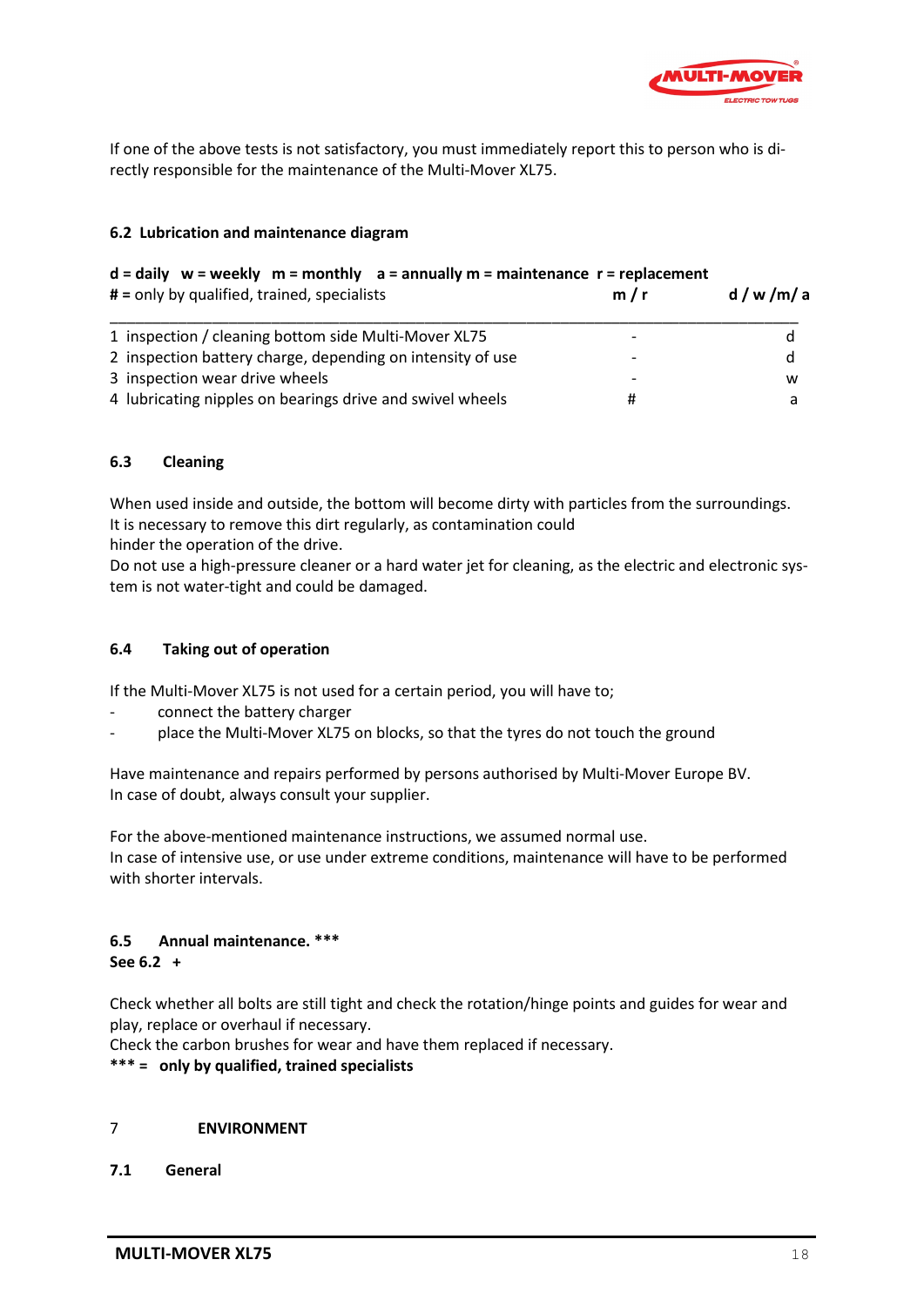![](_page_18_Picture_0.jpeg)

Residues of lubrication oil, oil-stained cloths, batteries and possible cleaning agents must be disposed of separately as chemical waste.

## **7.2 Consequences for the environment**

## **Life span**

The expected life span of the Multi-Mover XL75 depend on maintenance, operating hours and ambient conditions (dust, contamination, humidity etc.). Good maintenance will be beneficial to the life span.

## **Disposal**

Preferably, you should have the disposal and processing performed by a recognized dismantlement or demolition contractor who has the necessary permits.

Appoint a competent responsible person to supervise its execution.

Sort disassembled materials according to material characteristics and contamination. Separate all materials that full under the category of chemical waste, such as oil, lubricants, switching material, batteries and certain electric components. Dispose them as chemical waste. Offer residual materials to recognized waste processing companies who have the required permits.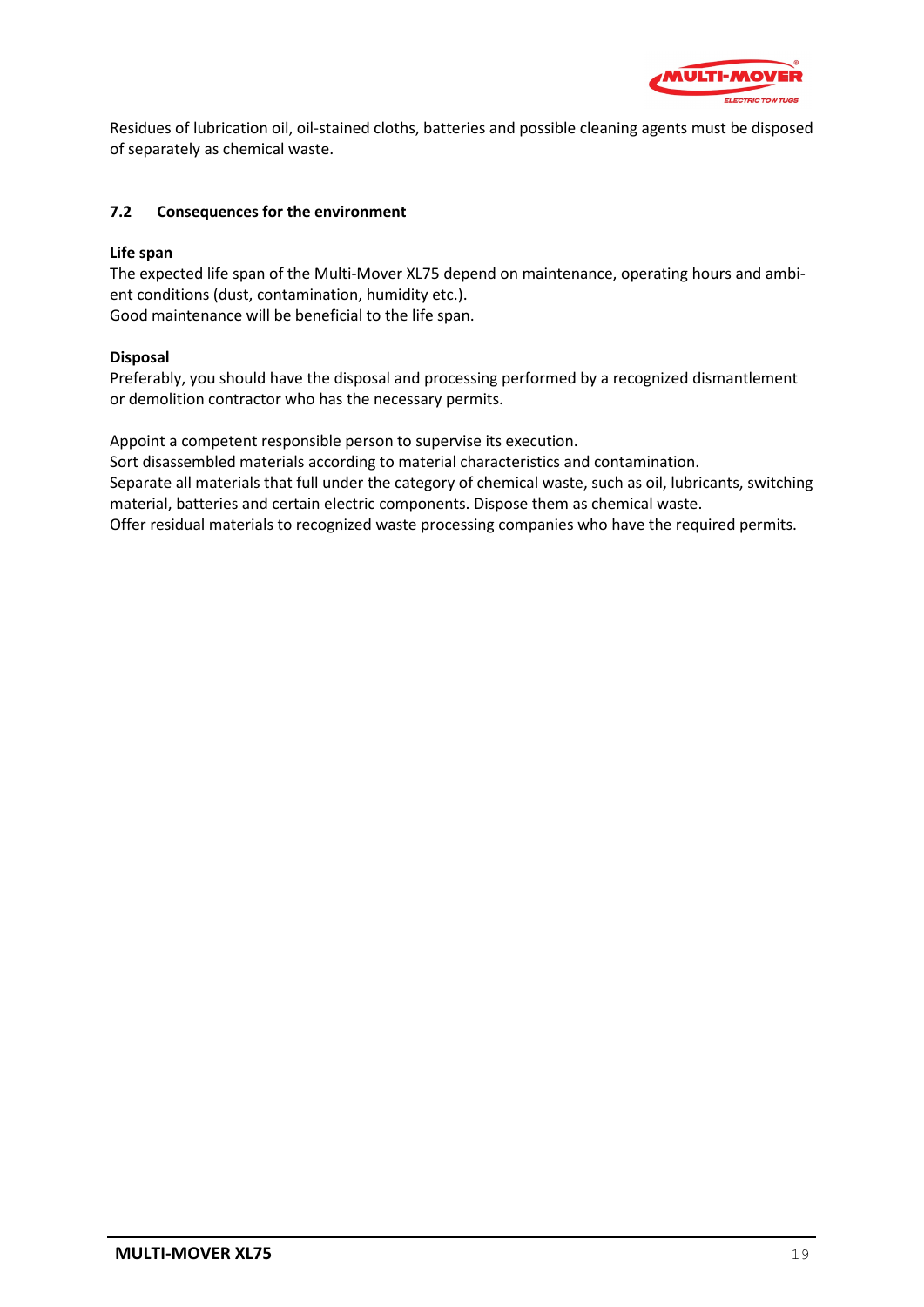![](_page_19_Picture_0.jpeg)

### **8 FAILURES**

**When removing a failure, ALWAYS switch off the Multi-Mover XL75 and remove the ignition key. If a defect is established at the Multi-Mover XL75, do not use it until the repair has been completed.**

| <b>Failure</b>                                                                      | <b>Solution</b>                               |
|-------------------------------------------------------------------------------------|-----------------------------------------------|
| The Multi-Mover XL75 does not drive.<br>A                                           |                                               |
| 1 Emergency stop has been pressed                                                   | 1 Pull out                                    |
| 2 Battery empty                                                                     | 2 Charge battery                              |
| 3 Battery clamps make poor contact                                                  | 3 Clean, attach again                         |
| 4 Direction switch defective                                                        | 4 Replace switch                              |
| 5 Other causes.                                                                     | 5 Consult your dealer                         |
| The Multi-Mover XL75 functions occasionally.<br>B<br>1 Loose wiring                 | 1 Check wiring                                |
| 2 Dirty or worn collector motor                                                     | 2 Clean, or have it overhauled, or replace it |
| 3 Relay does not come "in"                                                          |                                               |
| properly due to contamination or defect                                             | 3 Clean or replace                            |
| Speed cannot be controlled (properly), or it drives at high speed immediately.<br>C |                                               |
| 1 Speed controller defective                                                        | 1 Replace                                     |
| 2 Relay defective                                                                   | 2 Replace                                     |

In case of a failure not mentioned in the list above, please contact your dealer.

**Note: In the warranty period, it is absolutely prohibited to perform repairs, changes and modifications or anything like that to the Multi-Mover XL75, the warranty will become invalid automatically.**

### **9 PARTS (exploded view is available on request)**

Please mention serial number

- 001 Battery (state amperage) 100 Transaxle drive wheels
- 
- 
- 
- 
- 007 Reverse switch forward reverse
- 008 Drive wheel
- 009 Swivel wheel
- 
- 002 Drive motor **011 Battery plug** 
	- 012 Female plug for battery plug
- 004 Relay 013 Fuses, set
- 005 Speed switch **014** Main fuse
- 006 Ignition lock 020 Symbol stickers